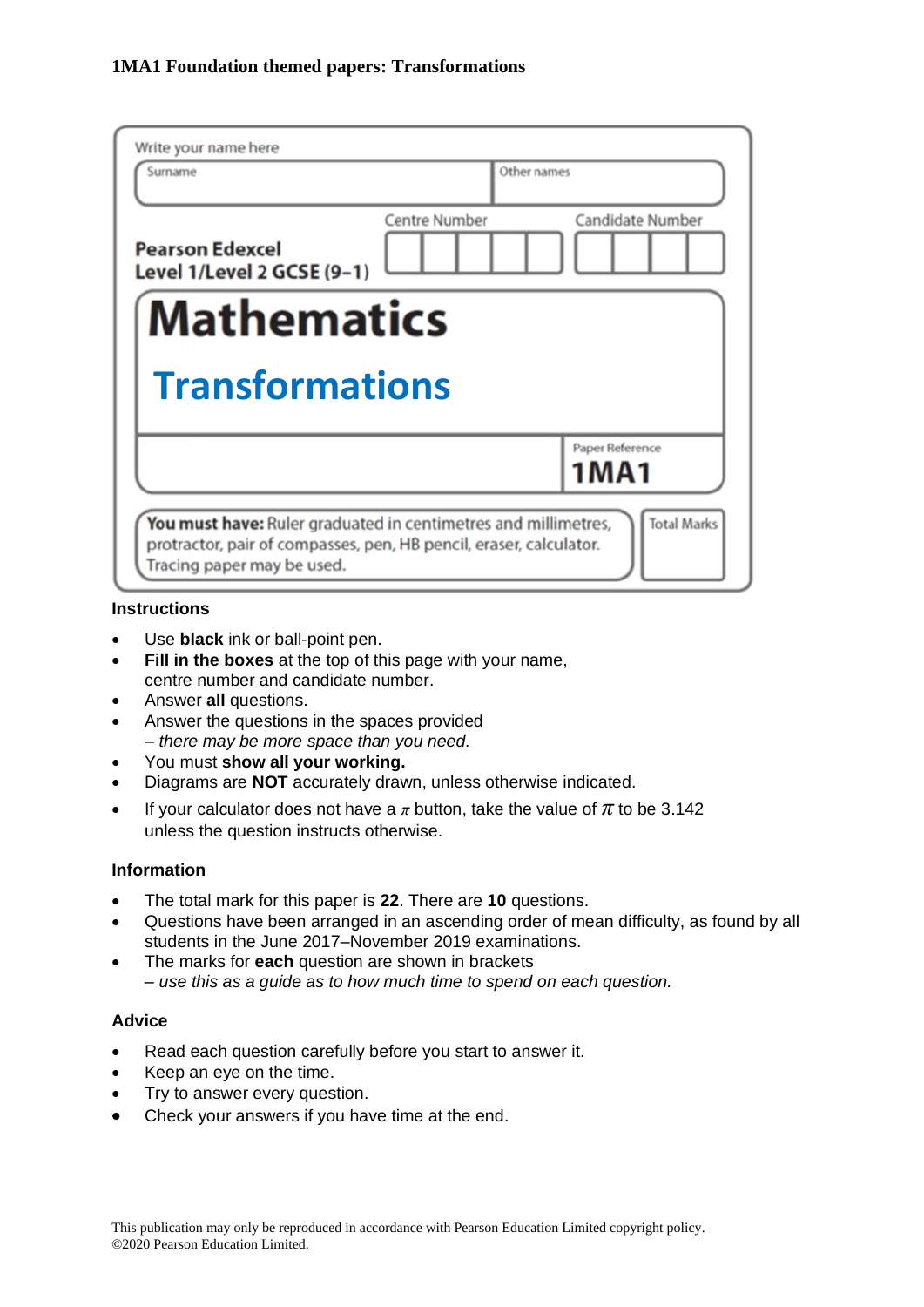**1** On the grid, reflect the shaded shape in the mirror line. **10** On the grid, reflect the shaded shape in the mirror line.



**\_\_\_\_\_\_\_\_\_\_\_\_\_\_\_\_\_\_\_\_\_\_\_\_\_\_\_\_\_\_\_\_\_\_\_\_\_\_\_\_\_\_\_\_\_\_\_\_\_\_\_\_\_\_\_\_\_\_\_\_\_\_\_\_\_\_\_\_\_\_\_\_\_\_\_**

**(Total for Question 1 is 1 mark) (Total for Question 10 is 1 mark)**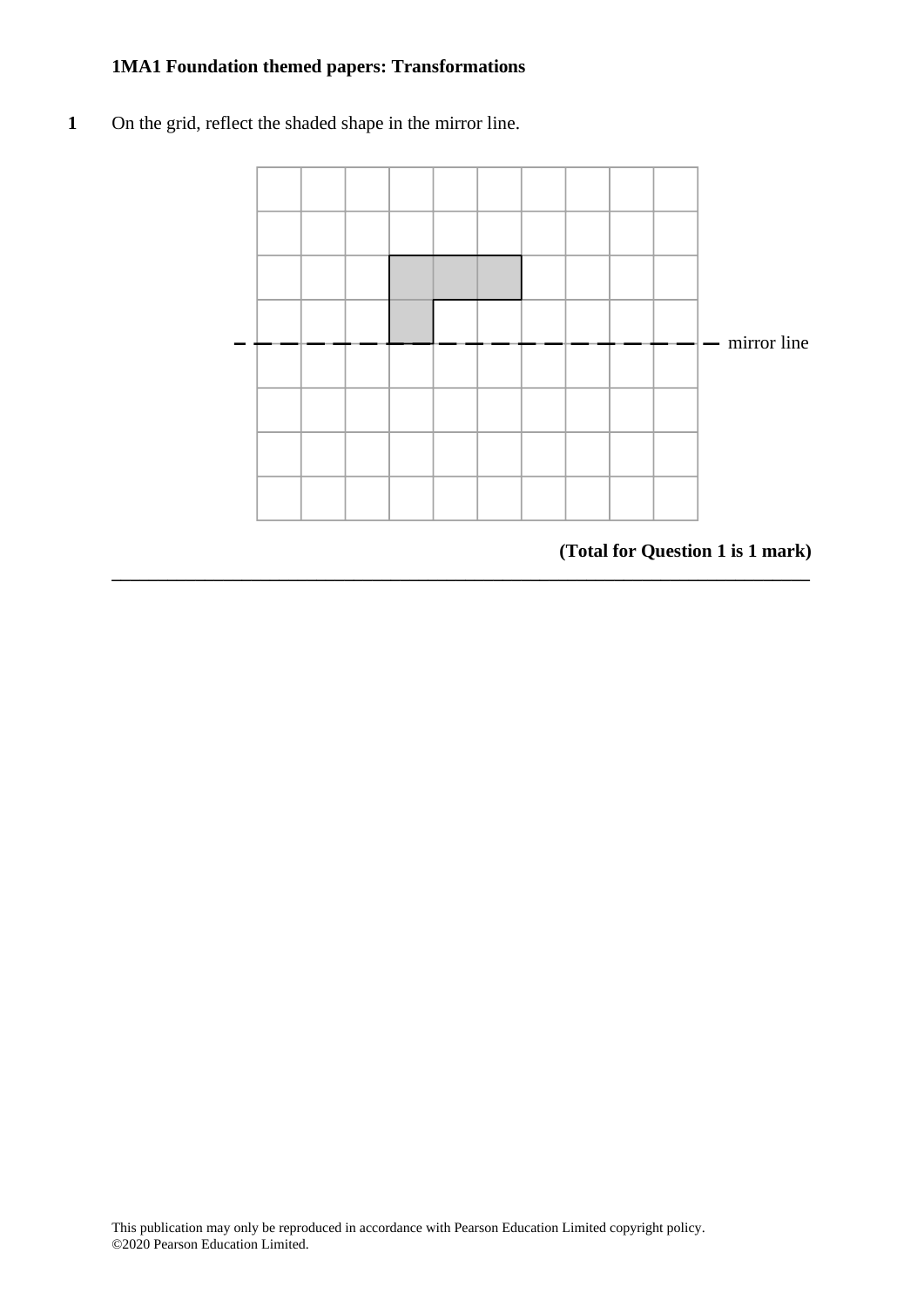



**\_\_\_\_\_\_\_\_\_\_\_\_\_\_\_\_\_\_\_\_\_\_\_\_\_\_\_\_\_\_\_\_\_\_\_\_\_\_\_\_\_\_\_\_\_\_\_\_\_\_\_\_\_\_\_\_\_\_\_\_\_\_\_\_\_\_\_\_\_\_\_\_\_\_\_**

Rotate shape **A** 180° about (1, 0) Rotate shape **A** 180° about (1, 0)

**(Total for Question 2 is 2 marks)**

**(Total for Question 19 is 2 marks)**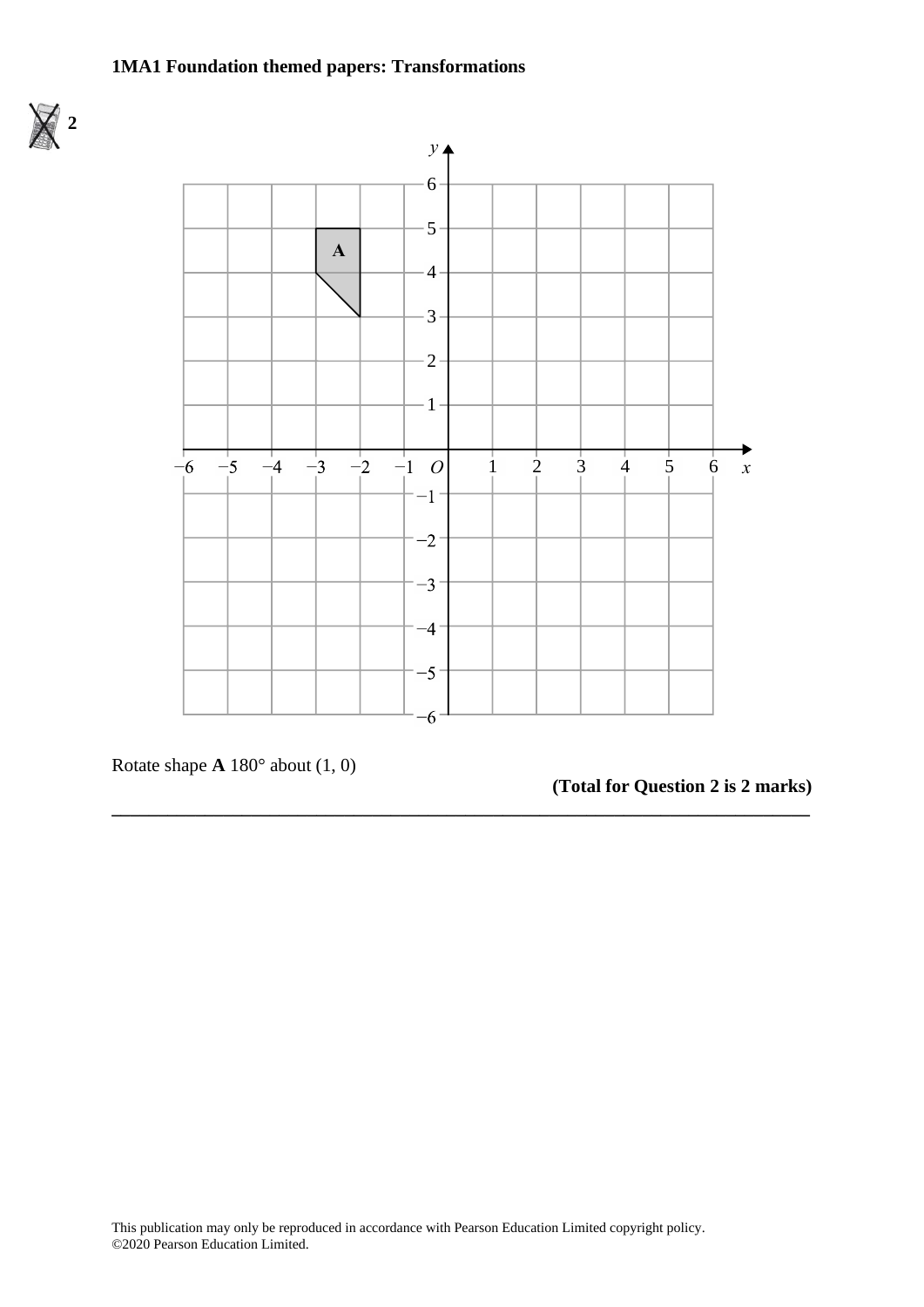**3**



On the grid, draw an enlargement of the shaded shape with a scale factor of 3

**\_\_\_\_\_\_\_\_\_\_\_\_\_\_\_\_\_\_\_\_\_\_\_\_\_\_\_\_\_\_\_\_\_\_\_\_\_\_\_\_\_\_\_\_\_\_\_\_\_\_\_\_\_\_\_\_\_\_\_\_\_\_\_\_\_\_\_\_\_\_\_\_\_\_\_**

**(Total for Question 3 is 2 marks)**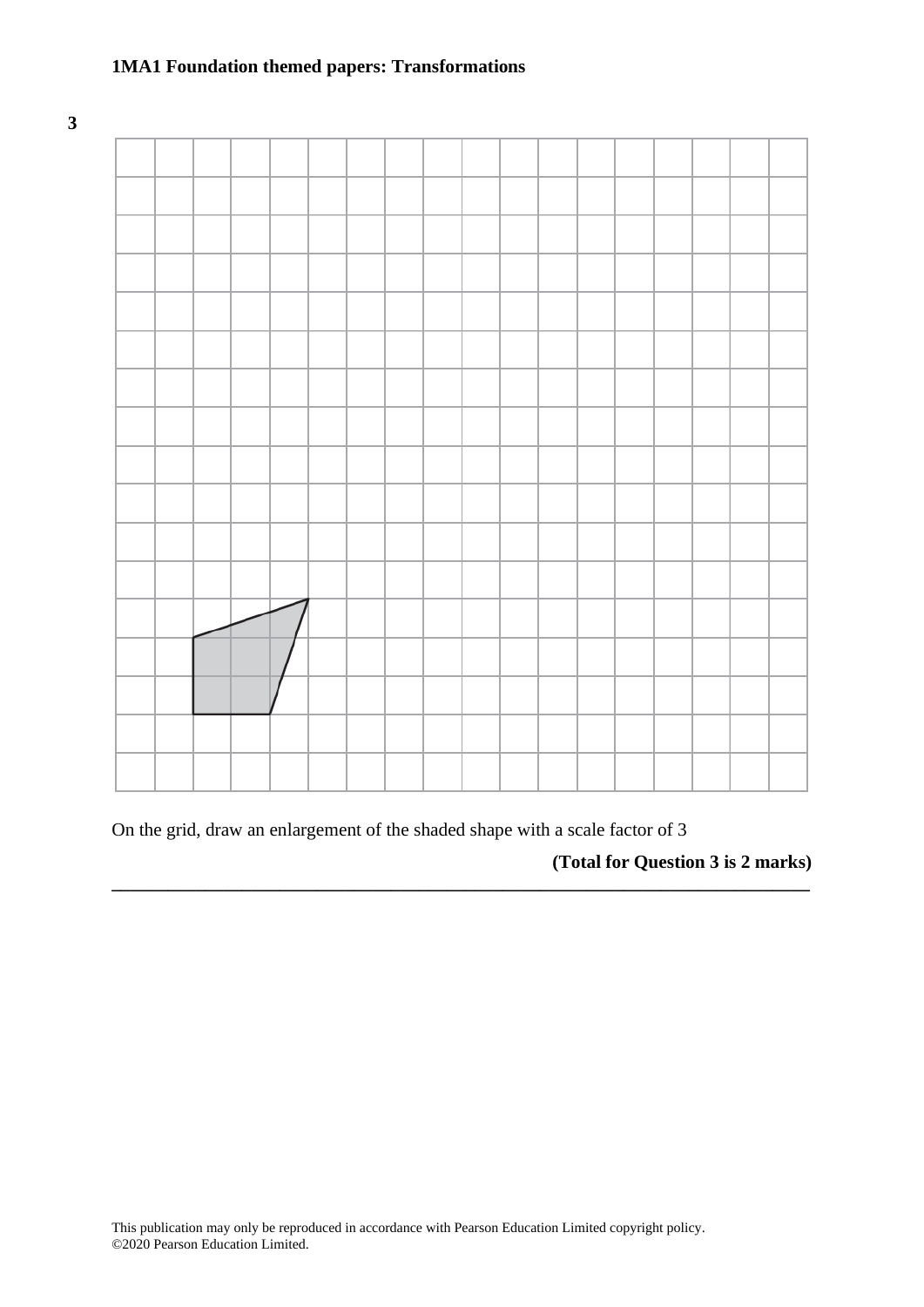#### **1MA1 Foundation themed papers: Transformations (Total for Question 15 is 3 marks)**





Describe fully the single transformation that maps shape **A** onto shape **B**. Describe fully the single transformation that maps shape **A** onto shape **B**.

......................................................................................................................................................

**\_\_\_\_\_\_\_\_\_\_\_\_\_\_\_\_\_\_\_\_\_\_\_\_\_\_\_\_\_\_\_\_\_\_\_\_\_\_\_\_\_\_\_\_\_\_\_\_\_\_\_\_\_\_\_\_\_\_\_\_\_\_\_\_\_\_\_\_\_\_\_\_\_\_\_**

**(Total for Question 4 is 2 marks) (Total for Question 16 is 2 marks)**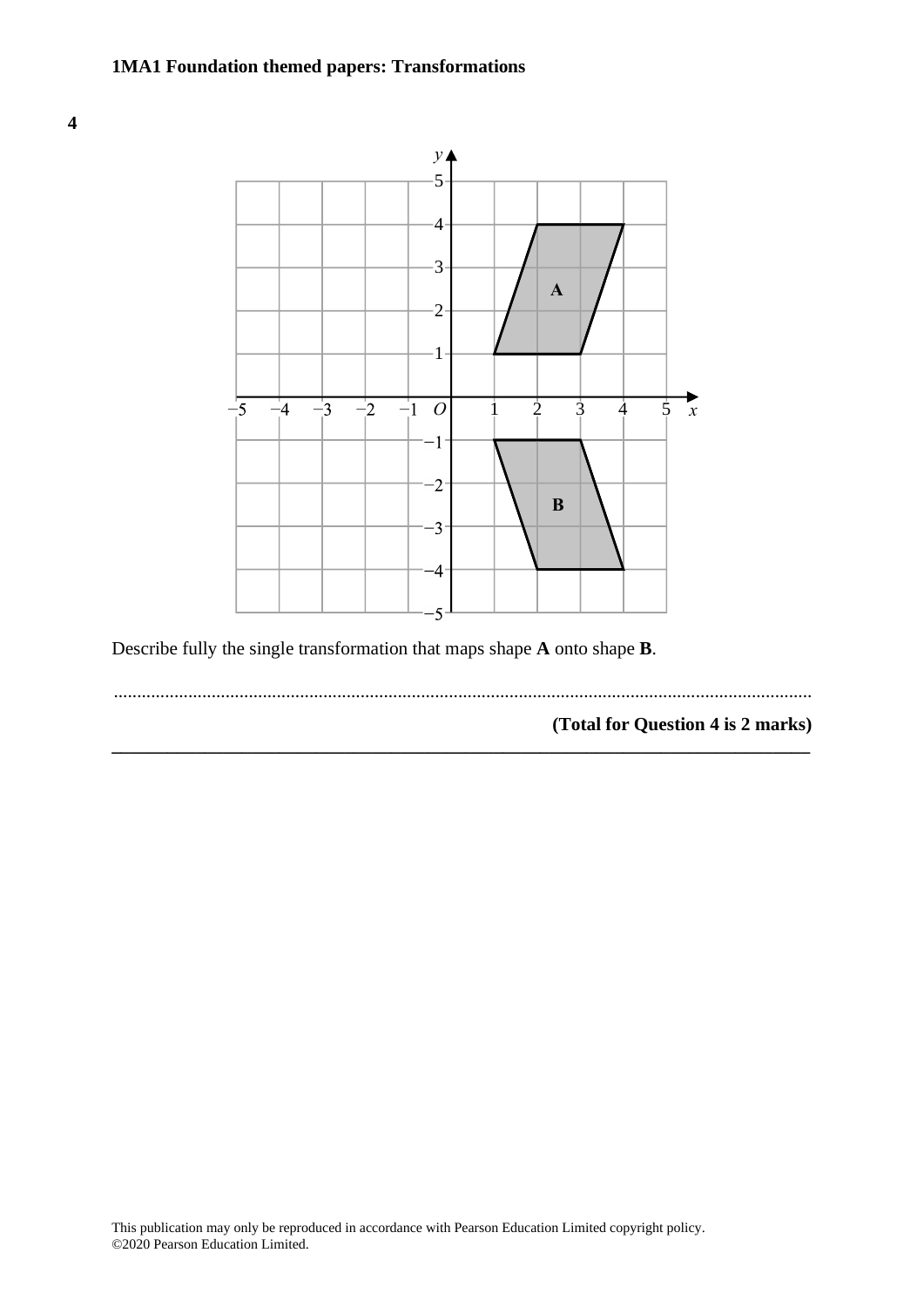

Describe fully the single transformation that maps shape **A** onto shape **B**.

...................................................................................................................................................... **(Total for Question 14 is 2 marks)**

**\_\_\_\_\_\_\_\_\_\_\_\_\_\_\_\_\_\_\_\_\_\_\_\_\_\_\_\_\_\_\_\_\_\_\_\_\_\_\_\_\_\_\_\_\_\_\_\_\_\_\_\_\_\_\_\_\_\_\_\_\_\_\_\_\_\_\_\_\_\_\_\_\_\_\_**

**(Total for Question 5 is 2 marks)**

**5**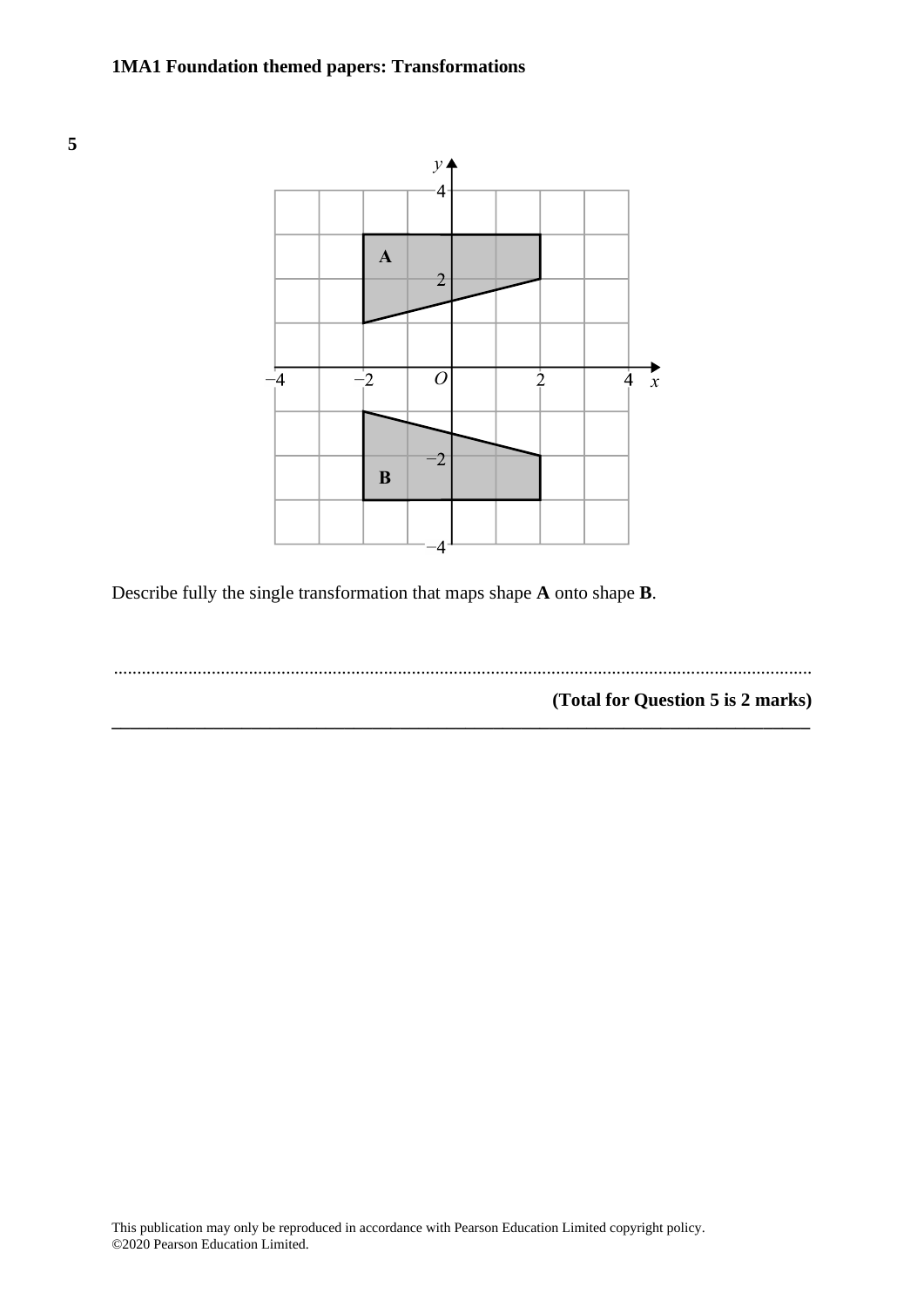



**\_\_\_\_\_\_\_\_\_\_\_\_\_\_\_\_\_\_\_\_\_\_\_\_\_\_\_\_\_\_\_\_\_\_\_\_\_\_\_\_\_\_\_\_\_\_\_\_\_\_\_\_\_\_\_\_\_\_\_\_\_\_\_\_\_\_\_\_\_\_\_\_\_\_\_**

Reflect shape **P** in the line  $y = 3$ 

# **(Total for Question 6 is 2 marks)**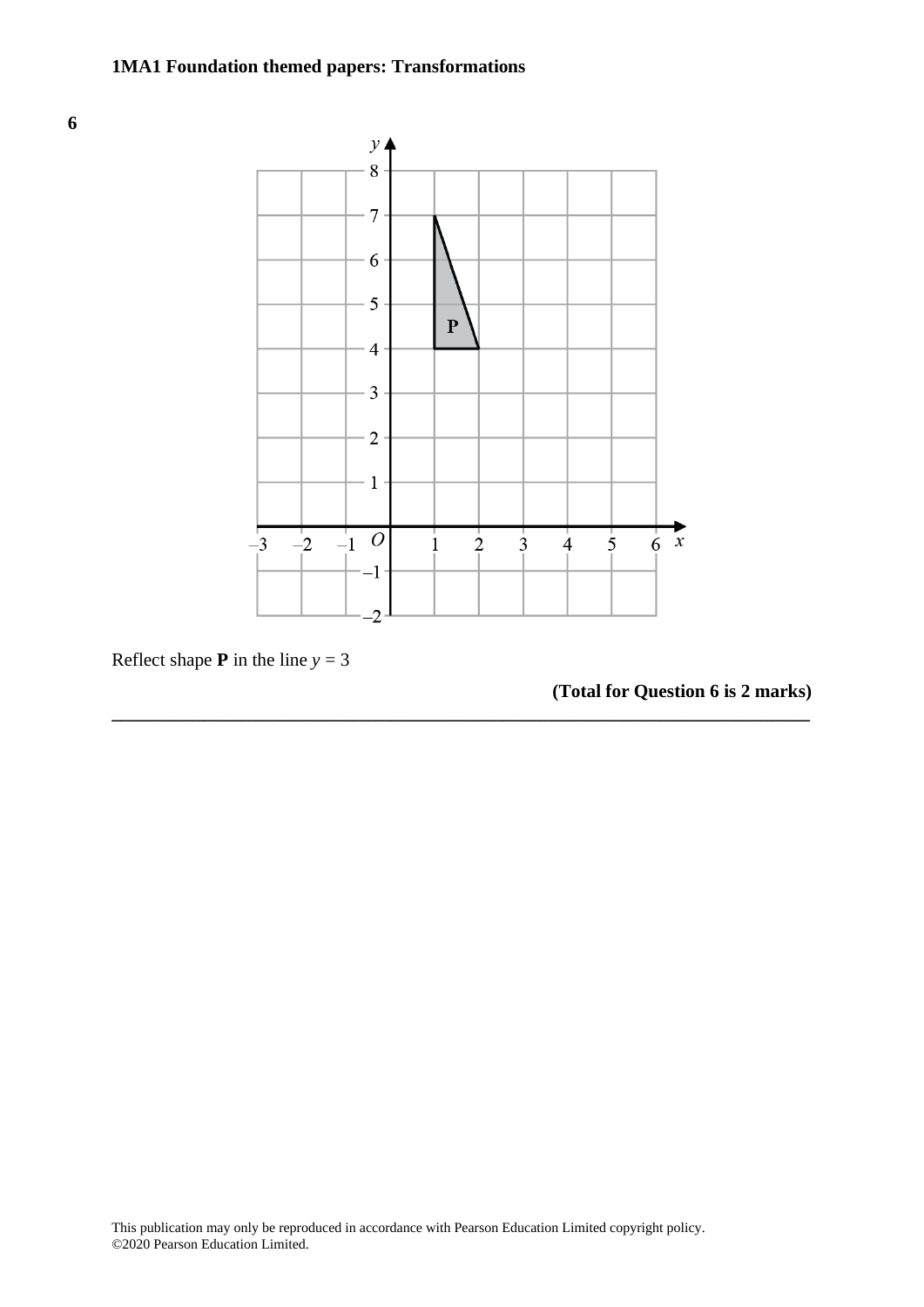



Describe fully the single transformation that maps shape **A** onto shape **B**. Describe fully the single transformation that maps shape **A** onto shape **B**.

...................................................................................................................................................... .................................................................................................................................................................................................................................................. ...................................................................................................................................................... (**Total for Question 8 is 2 marks**) **(Total for Question 18 is 2 marks)\_\_\_\_\_\_\_\_\_\_\_\_\_\_\_\_\_\_\_\_\_\_\_\_\_\_\_\_\_\_\_\_\_\_\_\_\_\_\_\_\_\_\_\_\_\_\_\_\_\_\_\_\_\_\_\_\_\_\_\_\_\_\_\_\_\_\_\_\_\_\_\_\_\_\_**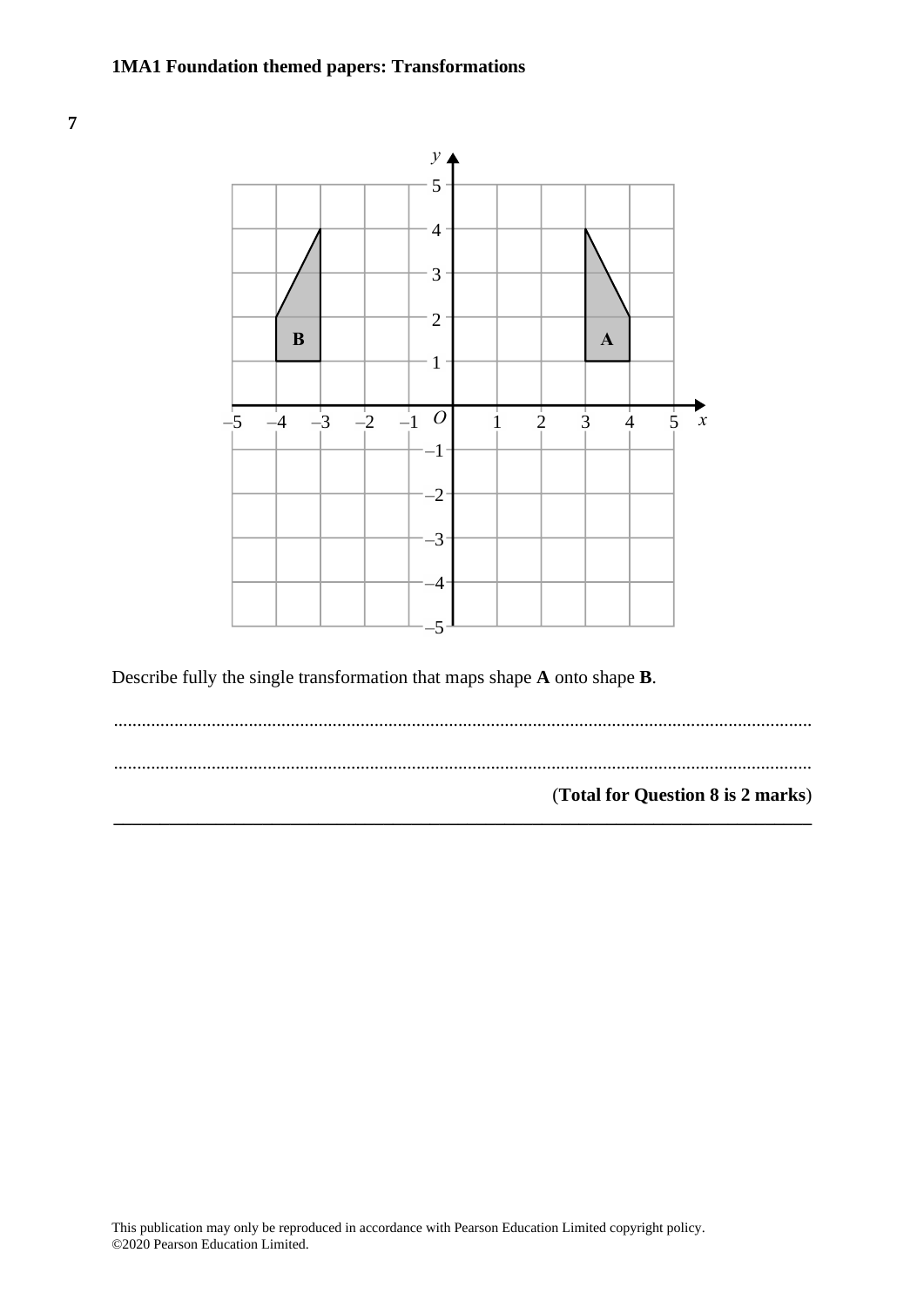



(*a*) Rotate shape **A** 90° clockwise about centre *O*. (a) Rotate shape **A** 90 clockwise about centre *O*.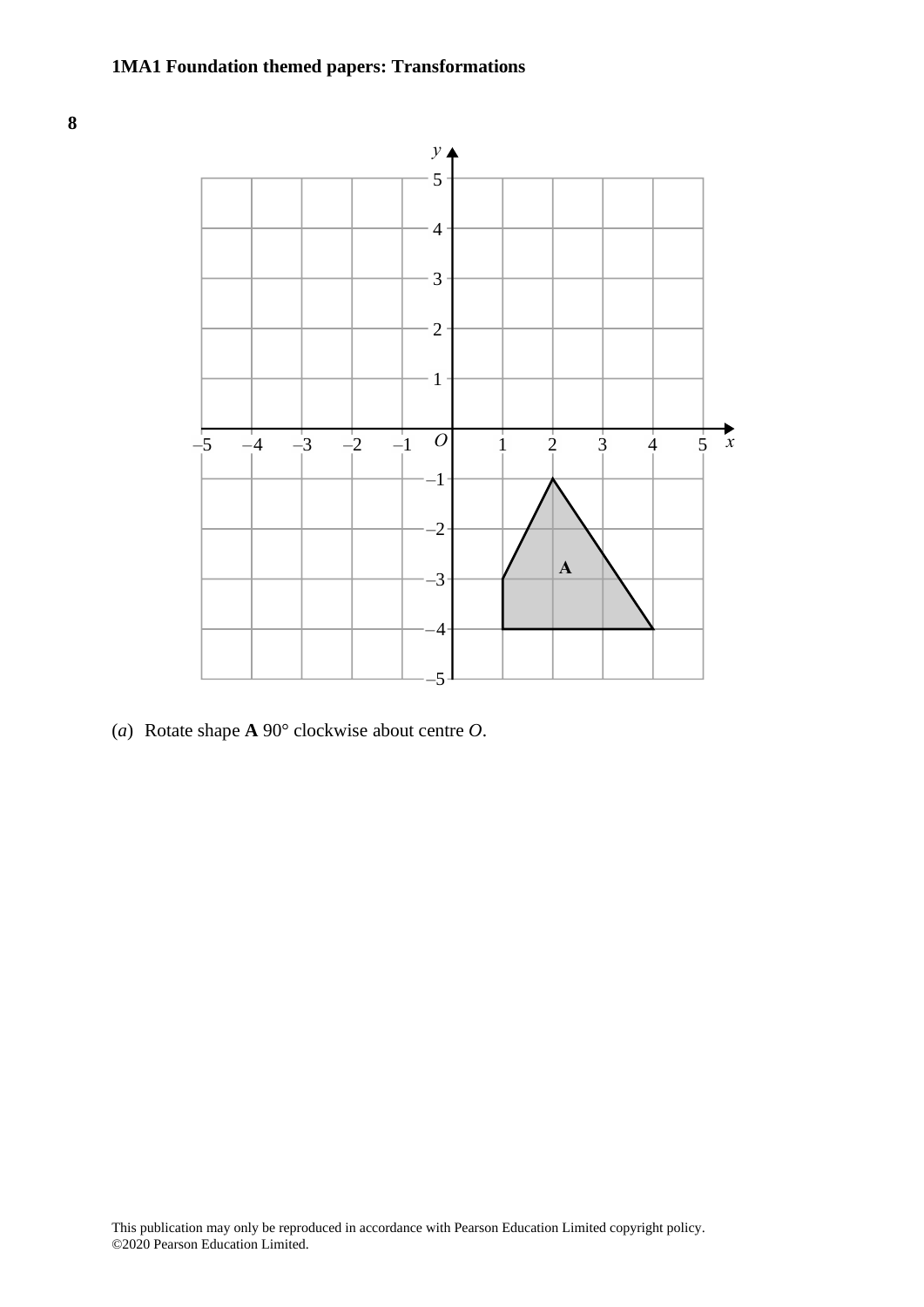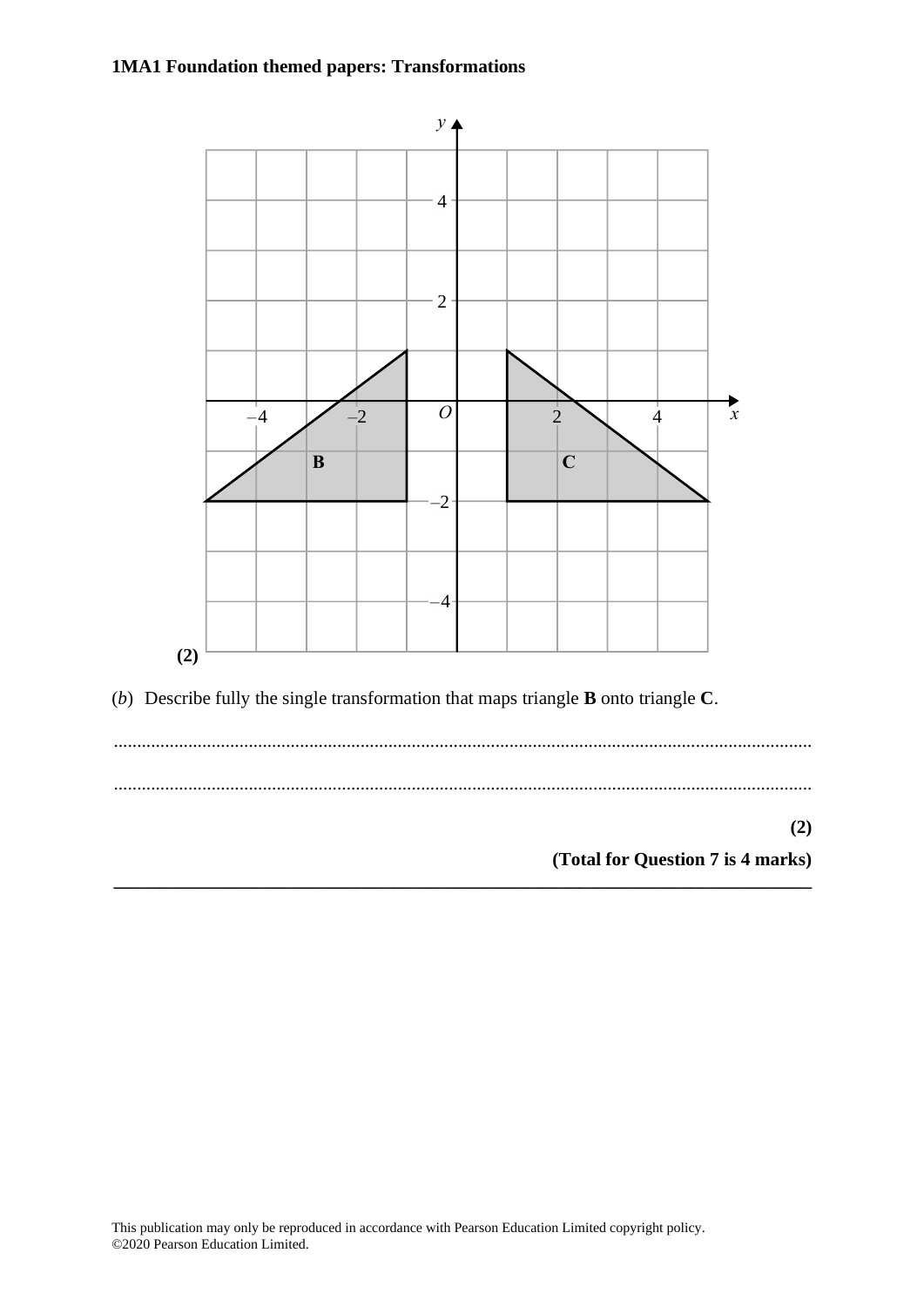**9**



- (*a*) Rotate trapezium **T** 180° about the origin. (a) Rotate trapezium **T** 180° about the origin. Label the new trapezium **A**. Label the new trapezium **A**.
- (*b*) Translate trapezium **T** by the vector  $\begin{bmatrix} -1 \end{bmatrix}$ æ  $\langle$ Translate trapezium **T** by the vector  $\begin{pmatrix} -1 \\ -1 \end{pmatrix}$ .

Label the new trapezium **B**.

**(1)**

**(1)**

**(Total for Question 9 is 2 marks)**

-3

.<br>ا l) ÷

**\_\_\_\_\_\_\_\_\_\_\_\_\_\_\_\_\_\_\_\_\_\_\_\_\_\_\_\_\_\_\_\_\_\_\_\_\_\_\_\_\_\_\_\_\_\_\_\_\_\_\_\_\_\_\_\_\_\_\_\_\_\_\_\_\_\_\_\_\_\_\_\_\_\_\_**